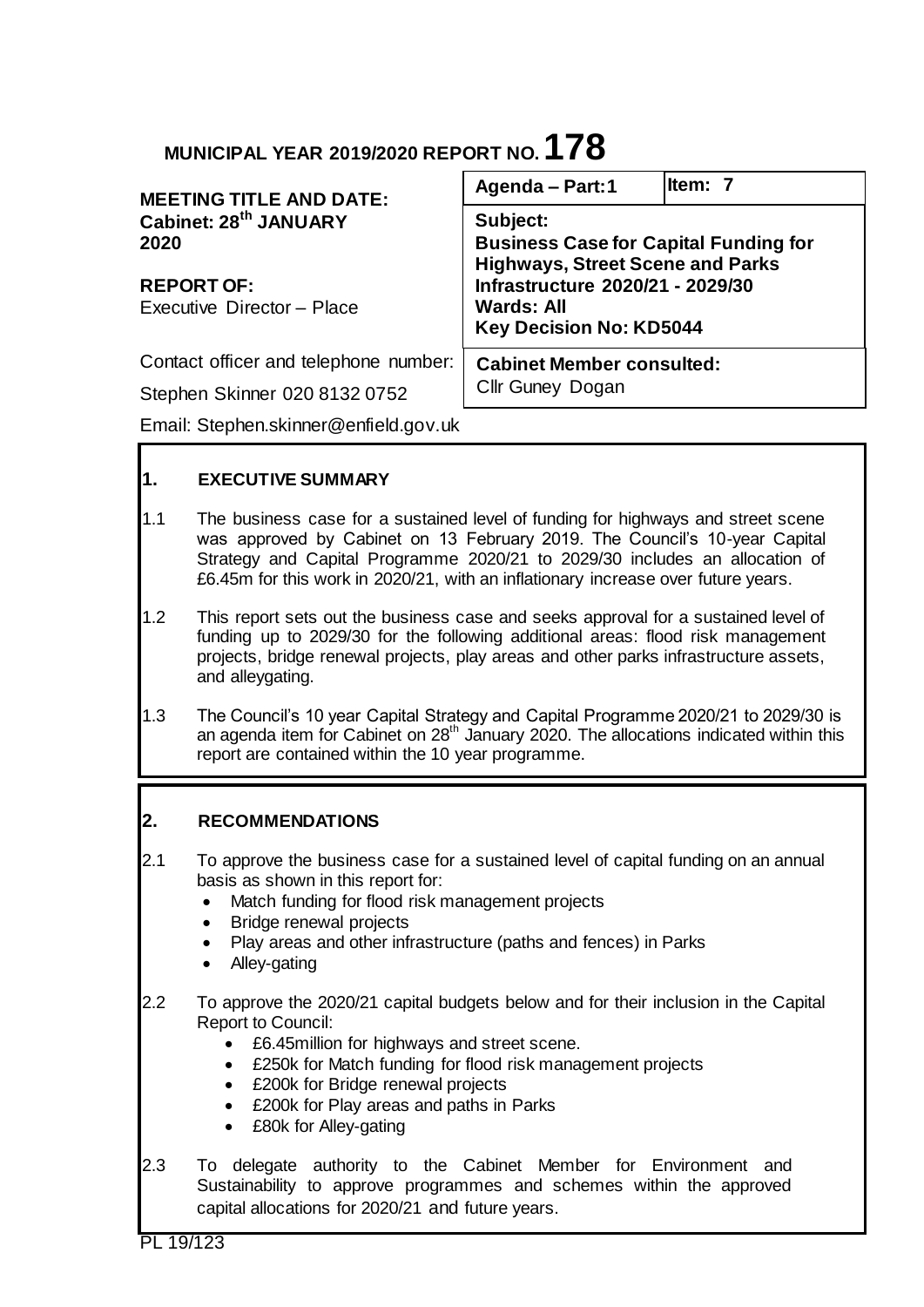# **3. BACKGROUND**

- 3.1 On 13<sup>th</sup> February 2019, Cabinet approved the business case for a sustained level of capital funding for highways and street scene of £6.45m per year up to and including 2021/22 as shown in the Council's Indicative Programme. The Council's 10-year Capital Strategy and Capital Programme includes an allocation of £6.45m for this work in 2020/21 with an inflationary increase over future years until 2029/30.
- 3.2 The business case presented the need for essential funding to provide an ongoing and sustained maintenance programme to ensure that Enfield's publicly maintained highways and street scene assets are maintained to an acceptable standard. Table 1 below shows the specific work programmes and the proposed funding for 2020/21 that were identified within the business case.

| <b>Item Description</b>                                                                                                                                                                     | <b>Proposed</b><br><b>Allocation for</b><br>2020/21<br>(£000) |
|---------------------------------------------------------------------------------------------------------------------------------------------------------------------------------------------|---------------------------------------------------------------|
| Carriageways-Renewal / Resurfacing<br>Programme                                                                                                                                             | £2,450                                                        |
| Carriageways – Defect Repairs                                                                                                                                                               | £455                                                          |
| Footways - Renewal / Resurfacing<br>Programme                                                                                                                                               | £1,350                                                        |
| Footways - Defect Repairs                                                                                                                                                                   | £1,360                                                        |
| Structures & Watercourses                                                                                                                                                                   | £550                                                          |
| Verge and Shrub Beds                                                                                                                                                                        | £50                                                           |
| Highway Trees                                                                                                                                                                               | £110                                                          |
| <b>Street Nameplates</b>                                                                                                                                                                    | £25                                                           |
| Minor Highway Improvements                                                                                                                                                                  | £100                                                          |
| <b>Alley Gating</b><br>* Previous allocation of £100k now re-allocated as<br>extra £50k to carriageways and £50k to footways since<br>allocation for alleygating now identified separately. | £0*                                                           |
| Total                                                                                                                                                                                       | £6,450                                                        |

## Table 1

3.3 This report identifies a business case for areas of capital funding that are additional to the previously approved business case of £6.45m for highways and street scene as shown in table 2 below. The areas of capital expenditure identified below have been included in the Council's 10-year Capital Strategy and Capital Programme within the report to Cabinet on 28<sup>th</sup> January 2020.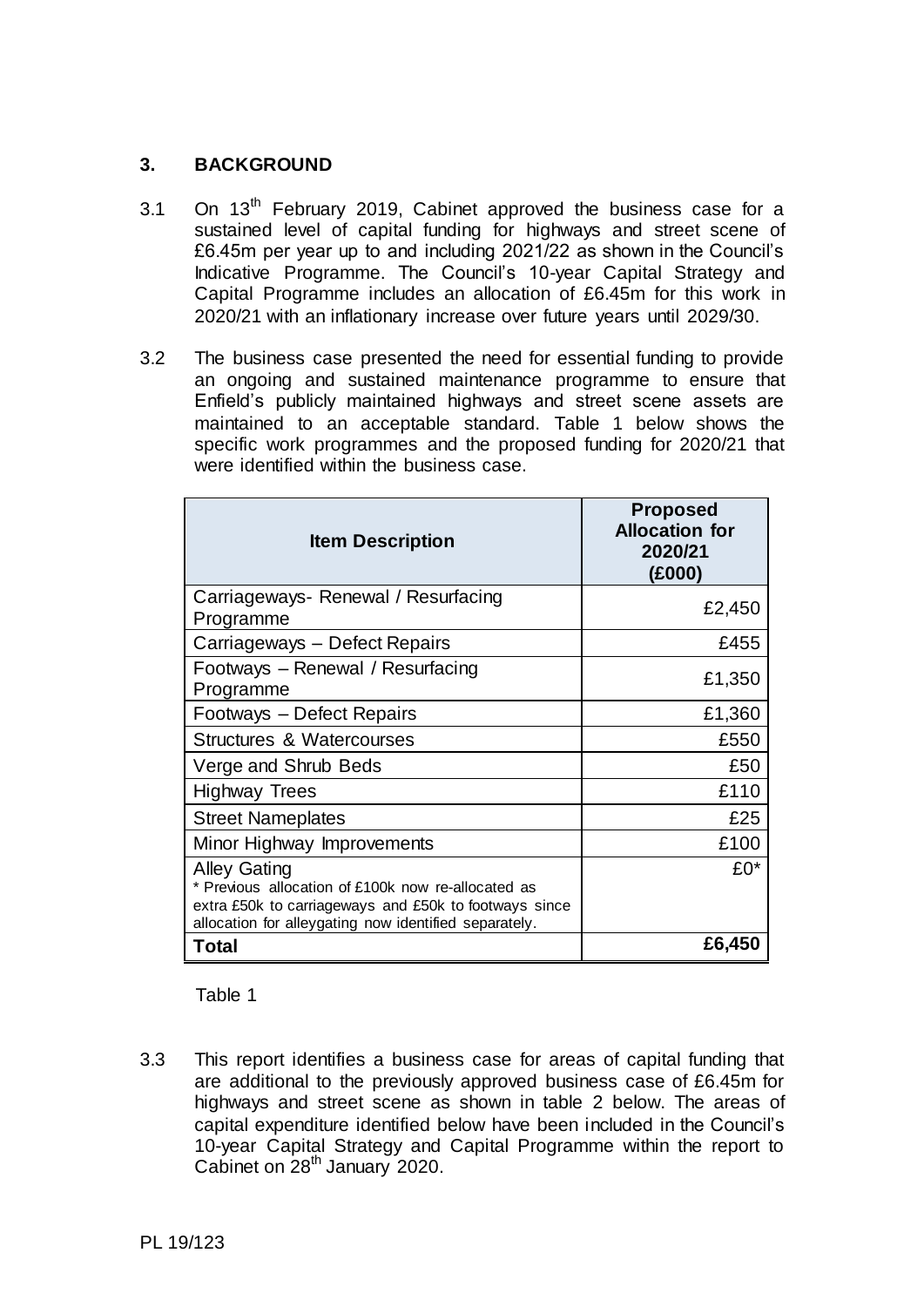| Activity                                                           | Annual  |
|--------------------------------------------------------------------|---------|
|                                                                    | Funding |
|                                                                    | (£'000) |
| Match funding for flood management projects                        | £250    |
| Bridge renewal projects                                            | £200*   |
| NB £200k has been identified for 2020/21 and then separate         |         |
| reports will be presented for individual projects in future years. |         |
| Play areas and paths in Parks                                      | £200    |
| Alley-gating                                                       | £80     |
| Total                                                              | £730    |

Table 2

## **3.4 Match Funding for flood risk management projects**

- 3.4.1 Under the Flood and Water Management Act Enfield is responsible as a Lead Local Flood Authority for reducing the risk of flooding from surface water, ground water and ordinary watercourses. Enfield's Local Flood Risk Management Strategy sets out key actions to fulfil its responsibilities, a key feature of which includes constructing sustainable drainage schemes (SUDS) such as wetlands and rain gardens.
- 3.4.2. Enfield has historically provided a capital budget for this type of work which was primarily used to maintain and improve the existing drainage network, including culvert maintenance. However, it is recognised that we need to continue to maintain Enfield's existing flood management assets and provide funding to support new partnership projects and therefore, in recent years, capital has been increasingly used as matchfunding to support external funding applications for flood alleviation projects such as the creation of wetlands, rain gardens and other sustainable drainage schemes. The approved business case of £6.45m for highways and street scene includes an allocation of £200k to fund essential flood management and drainage maintenance work, however, specific, large projects such as the Enfield Chase Restoration scheme will require additional funding.
- 3.4.3. Enfield has a good track record of submitting bids and attracting funding for this type of Blue/Green infrastructure project from external organisations such as DEFRA, the Environment Agency and Thames Water. Our work in this area is attracting a very high level of interest both at a regional and national level and it is recognised that there are increasing opportunities to attract an increased level of match funding in the future as Enfield's programme grows in scale and momentum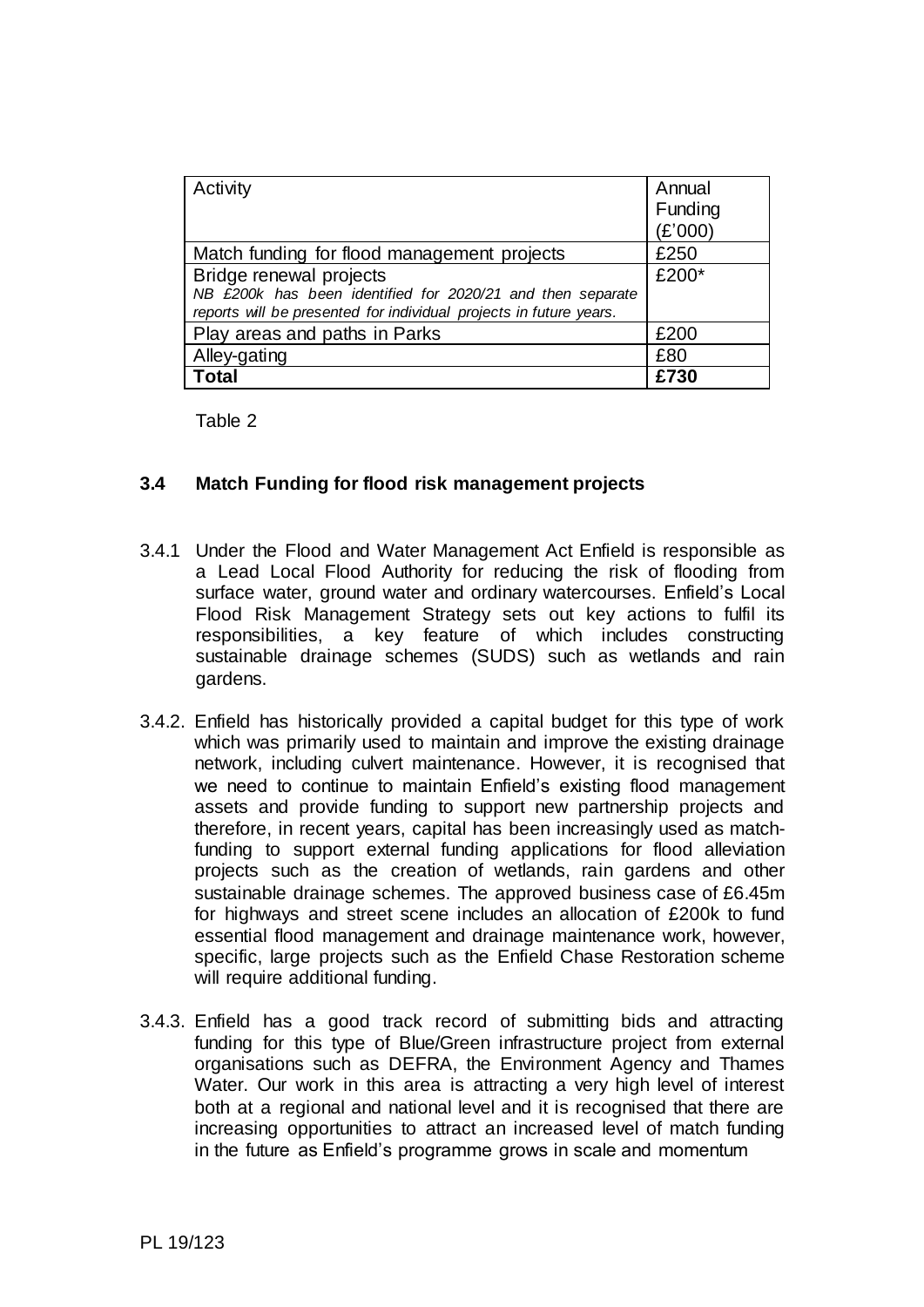3.4.4. Table 3 below summarises the main types of Blue/Green Infrastructure measures that can attract external funding (or internal Enfield funding from other departments) and the main funding sources.

| <b>Blue-Green</b><br><b>Infrastructure</b><br><b>Measure</b>                                                 | <b>Funding</b> *                                                                                                                                                                                                                                                                     | <b>Evidence Base</b>                                                                                                                                                                                                    |
|--------------------------------------------------------------------------------------------------------------|--------------------------------------------------------------------------------------------------------------------------------------------------------------------------------------------------------------------------------------------------------------------------------------|-------------------------------------------------------------------------------------------------------------------------------------------------------------------------------------------------------------------------|
| $S_{\mu}^{1}$ DS (retrofit to<br>Highways,<br>Housing or<br>other public<br>sector land)<br>n<br>d<br>n<br>g | <b>Thames Water</b><br>$\bullet$<br>TfL (LIP and Liveable<br>$\bullet$<br>Neighbourhoods)<br><b>Cycle Enfield</b><br>$\bullet$<br>Road Safety (Quieter<br>$\bullet$<br>Neighbourhoods)<br>Highways drainage, tree<br>$\bullet$<br>replacement and<br>footway schemes<br>Regeneration | London Strategic<br><b>SuDS Pilot Study</b><br>(led by Enfield) -<br>draft Technical<br>Report<br>demonstrates flood<br>and non-flood<br>benefits associated<br>with dispersed<br><b>SuDS</b>                           |
| Constructed<br><b>Wetlands</b> in<br>Parks and Open<br>Spaces<br>t<br>u<br>n<br>е<br>s<br>а                  | <b>GLA Greener City Fund</b><br>$\bullet$<br><b>Thames Water</b><br>Community Investment<br>Fund<br><b>Rivers Trust</b><br>$\bullet$<br>Commercial partners<br>$\bullet$<br>(such as Coca-Cola)                                                                                      | Thames21 study<br>underway $-$ this will<br>investigate flood<br>risk and water<br>quality benefits<br>associated with<br>delivering 15-20<br>new wetlands in<br>Pymmes Brook and<br><b>Salmons Brook</b><br>catchments |
| Natural Flood<br>Management<br>n<br>а<br>d<br>d<br>о<br>n                                                    | <b>GLA Greener City Fund</b><br>$\bullet$<br><b>Forestry Commission</b><br>$\bullet$<br>(tree planting)<br>Natural England<br>Countryside<br>Stewardship                                                                                                                             | <b>Salmons Brook</b><br>NFM project - aim<br>is to deliver NFM<br>measures and<br>evaluate<br>performance,<br>currently in year 2<br>of 4, full-time<br><b>Project Delivery</b><br>Officer started in<br>2018           |

to CIL/S106, Watercourses capital funding, EA/Defra Grant in Aid and Thames Regional Flood and Coastal Committee Local Levy which apply to all BGI projects

## Table 3

- 3.4.5. The following specific opportunities have been identified for funding flood risk management projects in 2020/21:
	- £150k for Enfield Rural Catchment Project: This project enables a huge area of land to be modified in a way that enables Natural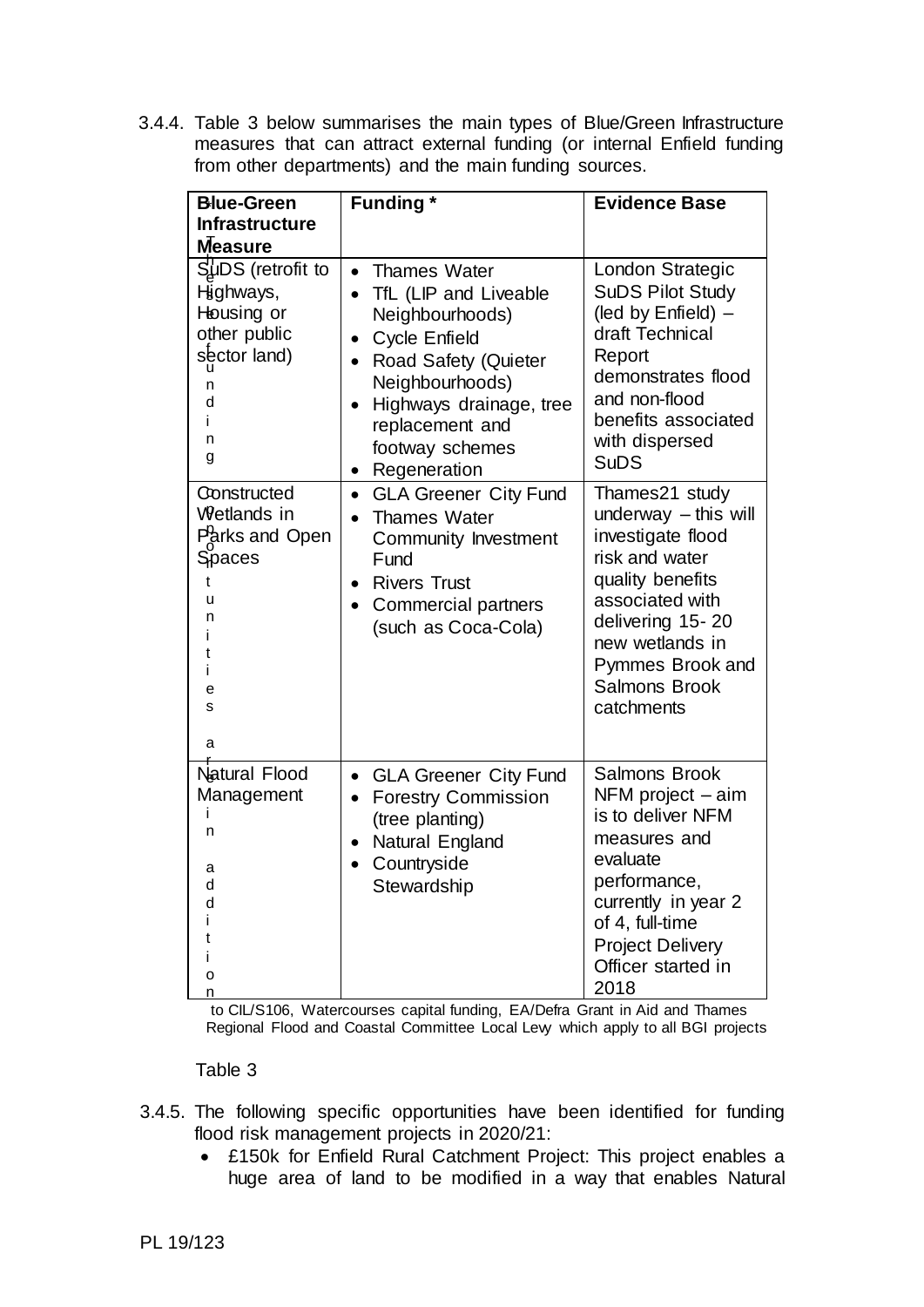Flood Management techniques to be employed that would otherwise not be viable. This project is the subject of a separate Cabinet report which has identified the need for £150k of Enfield funding which will attract over £1m of external funding.

- £80k towards SuDS/wetlands: Thames Water are proposing to make £150k available to each local authority in April 2020 for SuDS/wetlands construction. It is estimated that this will require approximately £80k of match funding from Enfield to make a viable project.
- 3.4.6. Reservoirs:

The Council has a statutory duty to inspect and maintain reservoirs within the borough. Bodies of water such as the lakes within Grovelands and Trent Parks are classed as reservoirs. In recent years, the statutory inspections have required works costing £10k - £20k per year although specific one-off projects such as raising the level of the spillway at Grovelands reservoir have cost considerably more. It is therefore recommended that an annual capital budget of £20k is provided, which previously has not been funded.

3.4.7. It is therefore recommended that an additional capital allocation of £250k is made available in 2020/21 to fund the above projects. It is also recommended that this level of additional funding be provided on an annual basis over a 10 year period to attract further external monies in order to implement flood risk management projects in accordance with Enfield's Local Flood Risk Management Strategy.

## **3.5 Bridge Renewal Projects**

- 3.5.1 As a highway Authority the Council is responsible for over 340 bridges and other structures such as retaining walls and culverts. In addition, there are over 40 small footbridges in parks.
- 3.5.2 Enfield has an aging bridge stock and many of these bridges are reaching the end of their serviceable life. Officers manage and inspect Enfield's bridges using asset management practices in accordance with national Codes of Practice. Enfield's bridges are maintained in a serviceable condition through a range of activities such as regular inspections and responsive maintenance which is prioritised on a riskbased approach.
- 3.5.3 On  $13<sup>th</sup>$  February 2019, Cabinet approved a business case for an allocation of £350k in 2020/21 as part of the overall £6.45m for highways and street scene to support of the Council's duty under the Highways Act to maintain bridges. In previous years this has typically funded lower cost maintenance schemes and smaller footbridge replacement schemes in order to maximise the benefit of limited funding, but it does not allow for any larger bridge repair or replacement projects to be taken forward.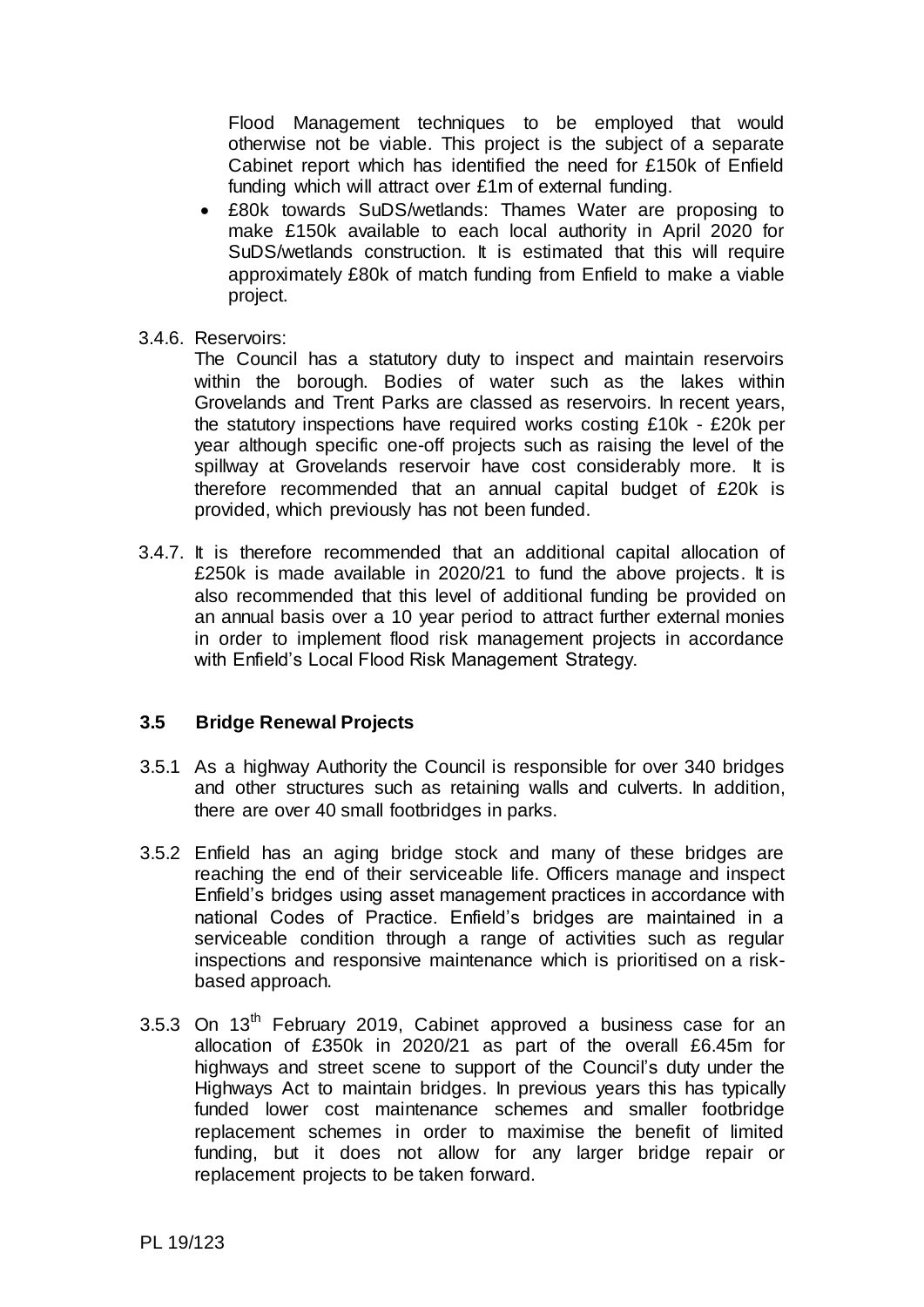- 3.5.4. The £350k has typically been broken down to £250k for maintaining highway structures and £100k for parks bridges. The total asset value of public road bridges has been estimated at £258m, which doesn't include parks bridges. Expenditure of £250k on bridge maintenance per year therefore only represents an annual investment of 0.1% of asset value.
- 3.5.5. Enfield uses a bridge management database which has been developed by Engineers from the London boroughs with input from specialist consultants. Enfield's Engineers inspect individual elements within a bridge and allocate a score based on its structural importance and condition. These are then aggregated to give an overall condition index for each bridge. Enfield's Engineers have identified 29 bridges and highway structures that are either:
	- reaching the end of their serviceable life and require significant maintenance or replacement/decommissioning.
	- have critical elements which require significant maintenance due to their condition
- 3.5.6 It is currently not possible to calculate a value of the cost of the scheme work required because, for each structure, a feasibility and costed options study is required to determine the most appropriate course of action. This report therefore recommends an additional £200k in 2020/21 to enable officers to undertake targeted feasibility studies on the highest priority structures, which will then enable a recommended proposal to be developed on an individual bridge by bridge basis and for these to be submitted for approval of the funding. The Council's 10 year Capital Programme makes provision for £3.2m of expenditure on bridge schemes but it is not possible to clarify which years the funding will be required until detailed proposals have been developed. Future reports will be submitted to clarify this.
- 3.5.7 The priority for undertaking feasibility studies for each bridge may change within the overall programme as they continue to be managed through the normal process of inspections and monitoring.
- 3.5.8 During the 1990's Enfield benefited from the DfT-funded bridge assessment programme. This enabled Enfield to replace some of its older bridges which did not meet the strength requirements to carry 40 Tonne lorries, for which they were never designed. TfL still funds a bridge strengthening and replacement programme but there is insufficient funding to cover all boroughs' requests (the allocation was £4m in 2019/20 for 32 boroughs but funding was prioritised to London's strategic bridges). There is a possibility that TfL's allocation may increase in future years and, if Enfield was to have fully prepared proposals, it would then be able to submit funding requests to TfL should the opportunity arise.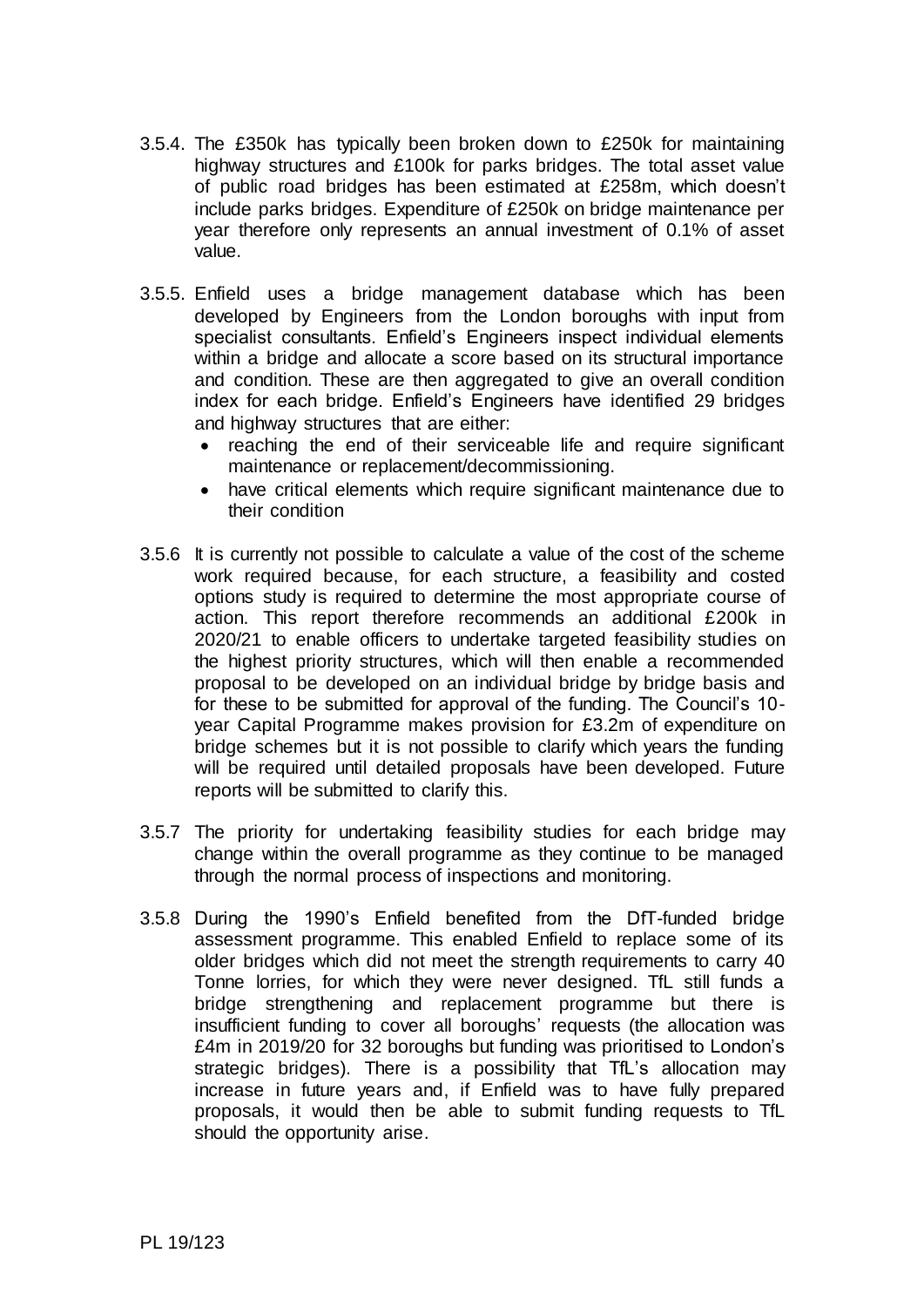# **3.6 Parks Infrastructure**

- 3.6.1 The London Borough of Enfield has 130 parks and open spaces and 92 play areas (excluding housing sites). Responsibility for play areas in parks and infrastructure in parks such as paths, paved areas and fences was transferred to Highway Services in April 2019. These assets are therefore managed using an asset management approach similar to highway assets ensuring that they are maintained in a serviceable condition through a range of activities such as regular inspections and responsive maintenance which is prioritised on a riskbased approach. Officers are part of the way through undertaking a full up-to-date condition survey in order to establish a prioritised schedule for planned maintenance, which will supplement reactive maintenance activities arising from regular safety inspections. Results identified so far have highlighted the need to fund the renewal of some aged pieces of play equipment and the maintenance/renewal of paths/fences in poor condition as described below.
- 3.6.2 Play Areas The 92 play areas (excluding those within Housing sites) have a total of 1,234 separate pieces of play equipment (assets). Every asset is inspected on a daily/weekly basis, quarterly and annual basis at a prescribed level of detail. Defective equipment must be repaired or decommissioned/removed/replaced when it is damaged or has come to the end of its life. Results from inspections listed on the asset management software, 'Playmapping', show 44 assets will come to the end of their life by 2020. It is estimated that £100k will need to be spent on replacement of life-expired items, and potentially £50k on equipment failures where replacement is required. In addition, the Council incurs costs arising from vandalism of playground equipment.
- 3.6.3 Park Paths Enfield has approximately 210km of footpaths within its parks. A recent legal ruling identified that a path in a park, where it is properly constructed and surfaced, should be counted as a 'highway maintainable at public expense' in accordance with the Highways Act. Highway asset management processes must therefore be adopted to demonstrate compliance with relevant codes of practice, supported by the appropriate level of funding for planned maintenance activities over future years.
- 3.6.4 A detailed survey was undertaken several years ago which identified that 55km of paths required urgent maintenance. Approximately half of this work has now been completed from previous capital allocations, but the lack of capital funding last year has meant that there is again a growing backlog of structural maintenance required. For example, during the last three months paths and paved areas in the following parks have been identified as requiring substantial maintenance:
	- Oakwood Park
	- Grovelands Park
	- Broomfield Park
	- Trent Park Limes Avenue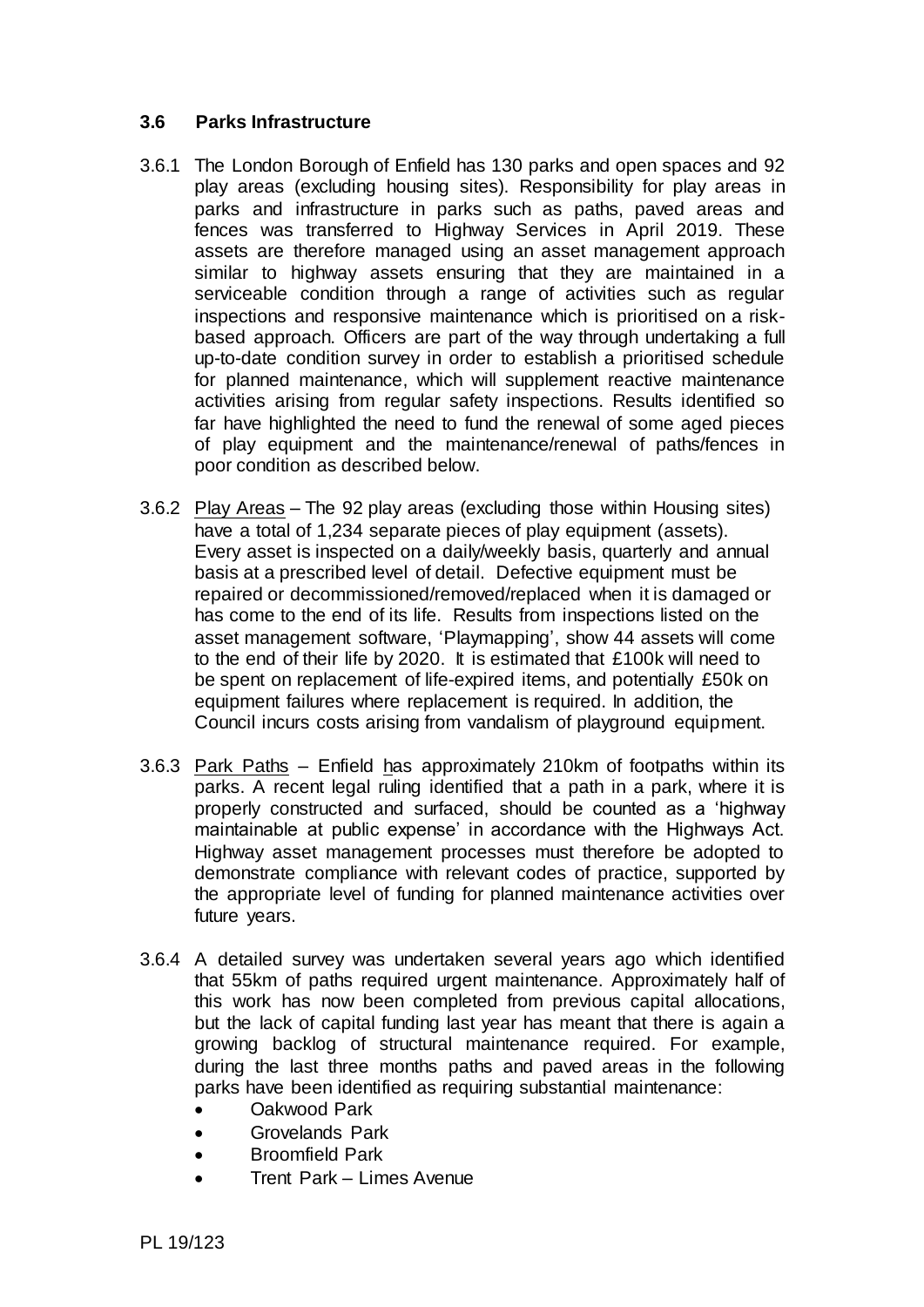- Trent Park Car Park
	- Forty Hall Woodland Path

The Council regularly receives complaints about the condition of these assets and the estimated cost of this work alone is estimated to be approximately £600k.

- 3.6.5 Parks Fencing There is approximately 90km of fencing in and around Enfield's parks with a gross replacement cost of £9.5m. Some lengths of fencing have been replaced on a reactive basis, but a more planned approach needs to be taken as part of a longer term strategy. If this fencing was to be renewed over a 25 year period, it is estimated that an annual budget of £380k would be required, however, consideration will be given to removing dilapidated fencing where it is safe and appropriate to do so.
- 3.6.6 It is recognised that the sums of capital funding identified for parks assets above are significant and will present a pressure on the Council's capital strategy and programme. An annual allocation of £200k is therefore identified in the 10-year capital programme.

# **3.7 Alley Gating**

- 3.7.1 There is strong evidence that alley gating reduces burglary and disorder and increases the perception of safety and satisfaction within the area of residence. Police statistics indicate that a sizeable number of burglaries are associated with access to the rear of properties as these are usually hidden from the public view. Installation of gates improves security to all properties which back onto the alley.
- 3.7.2 There were 2,664 residential burglaries in the Borough in the 12 months ending October 2019, compared to 2,400 in the previous year. This is an increase of 11%. This is significantly above the London residential burglary rate which recorded an increase of 2% in the same period.
- 3.7.3 In recent years an allocation has been made available to fund alley gating schemes from within the overall capital allocation for highways and street scene, however it is proposed that a separate annual budget of £80k be specifically allocated to fund alley gating projects and this has been included in the 10-year capital programme.

# **4. ALTERNATIVE OPTIONS CONSIDERED**

It is recognised that the level of funding required exceeds the level of funding available taking into account the many other pressures and priorities for the Council. Alternative levels of funding would allow programmes to be progressed at different rates with corresponding implications on the maintenance backlog. Like all authorities, Enfield therefore deploys a combination of asset management techniques to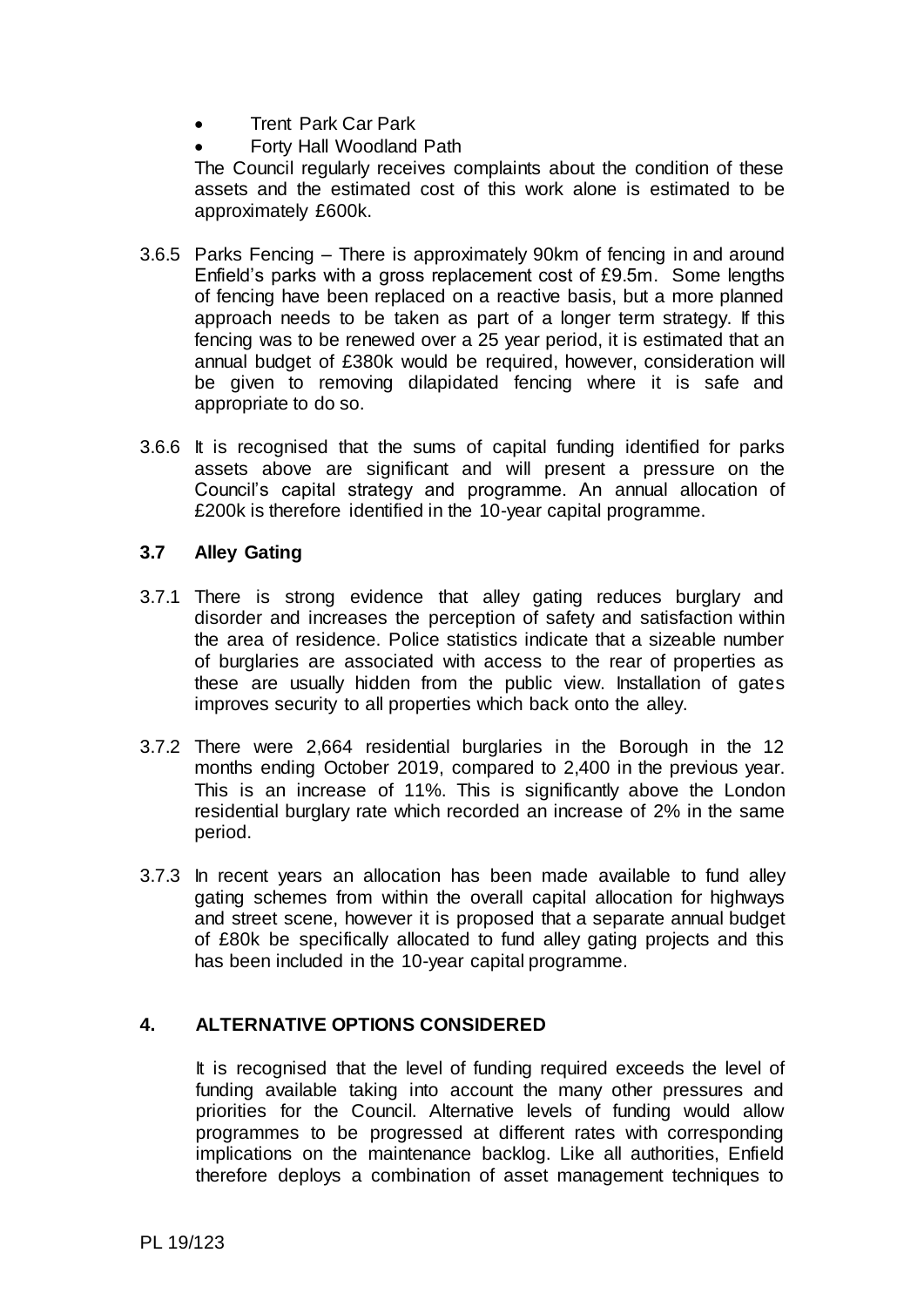deal with this scenario, including reactive and programmed treatments and, in the worst case scenario, closure/decommissioning.

# **5. REASONS FOR RECOMMENDATIONS**

Confirmation of the capital budgets identified within this report will allow the Council to continue with its programme of maintaining the condition of assets in a serviceable condition through a range of asset management techniques, thereby supporting our ability to comply with legal obligations and codes of practice.

# **6. COMMENTS FROM OTHER DEPARTMENTS**

#### **6.1 Financial Implications**

- 6.1.1 Total budget required for the 2020/21 highways, streetscene and parks infrastructure capital programme is £7.2m. This will be wholly funded from borrowing. The assets to be acquired in this programme generally have a minimum lifespan of 25years. The council's current average cost of borrowing is 3.5% and therefore total interest cost on this level of borrowing (£7.2m) over a 25year period will be £3.72m. Total repayments covering both principal and interest costs will be £0.437m per annum.
- 6.1.2 Annual maintenance costs arising from this programme will be funded from existing highways revenue budgets.
- 6.1.3 The highways, streetscene and parks capital programme has historically been supported by grants from external bodies such as DEFRA, Environment Agency, GLA and Thames Water. This is expected to continue with the 2020/21 programme.

## **6.2 Legal Implications**

- 6.2.1 Section 1 of the Localism Act 2011 permits the Council to do anything that individuals generally may do provided it is not prohibited by legislation and subject to public law principles.
- 6.2.2 The Council has a duty under Section 41 of the Highways Act 1980, to maintain the highway structures within its boundaries. The Council's duties in respect of highways under the Highways Act 1980 extends to bridges within its area.
- 6.2.3 In addition recent case law demonstrates that public paths in parks properly constructed and surfaced fall within the remit of a highway maintainable at public expense under the Highways Act 1980 [Barlow v Wigan Council [2019] EWHC 1546 (QB)]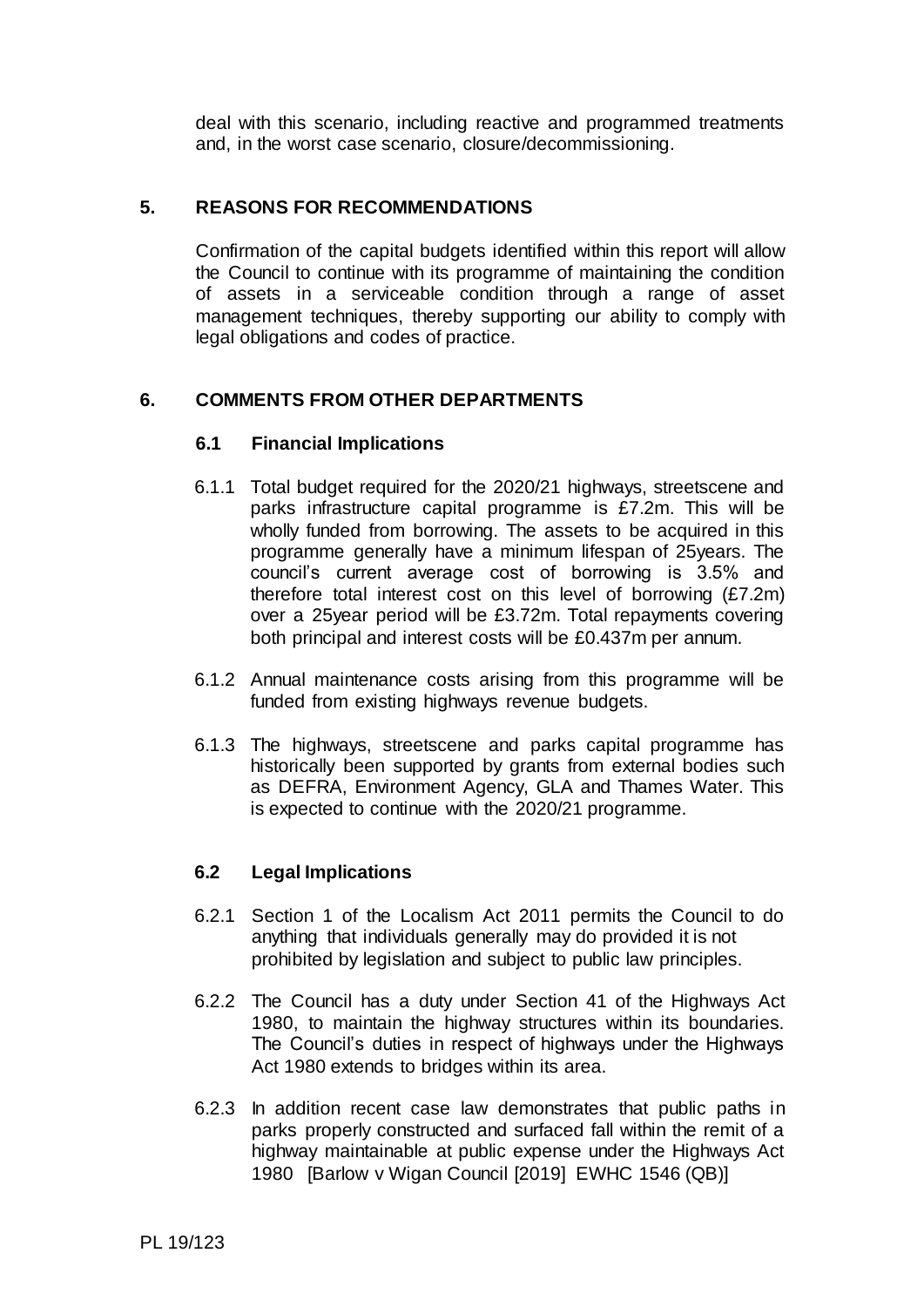- 6.2.4 The Council has a duty as a Lead Local Flood Authority (LLFA). The Flood and Water Management Act 2010 requires LLFAs to act in a manner that is consistent with the Local Flood Risk Management Strategy. The proposals in this report will help to implement the actions identified in the Local Flood Risk Management Strategy.
- 6.2.5 The report recommendations are in accordance with these powers and duties.

*(Legal imps provided by MO'C on 12 November 2019 based on a report circulated on 8 November 2019).*

## **6.3 Property Implications**

None

#### **7. KEY RISKS**

An adequate level of funding which supports a properly planned and sustained programme of maintenance works is essential in reducing the Council's risk of related personal injury, damage and accident claims, and in providing a defence if and when claims are submitted.

#### **8. IMPACT ON COUNCIL PRIORITIES – CREATING A LIFETIME OF OPPORTUNITIES IN ENFIELD**

#### **8.1 Good homes in well-connected neighbourhoods**

By improving infrastructure such as bridges and reducing flood risk, this proposal with contribute to the aim of creating good homes in wellconnected neighbourhoods

#### **8.2 Sustain strong and healthy communities**

Well maintained parks demonstrate a strong commitment to local communities and encourages residents to visit parks thereby benefitting from an improved quality of life.

#### **8.3 Build our local economy to create a thriving place**

Reducing flood risk and providing well managed parks helps to create a thriving place for residents to live.

#### **9. EQUALITIES IMPACT IMPLICATIONS**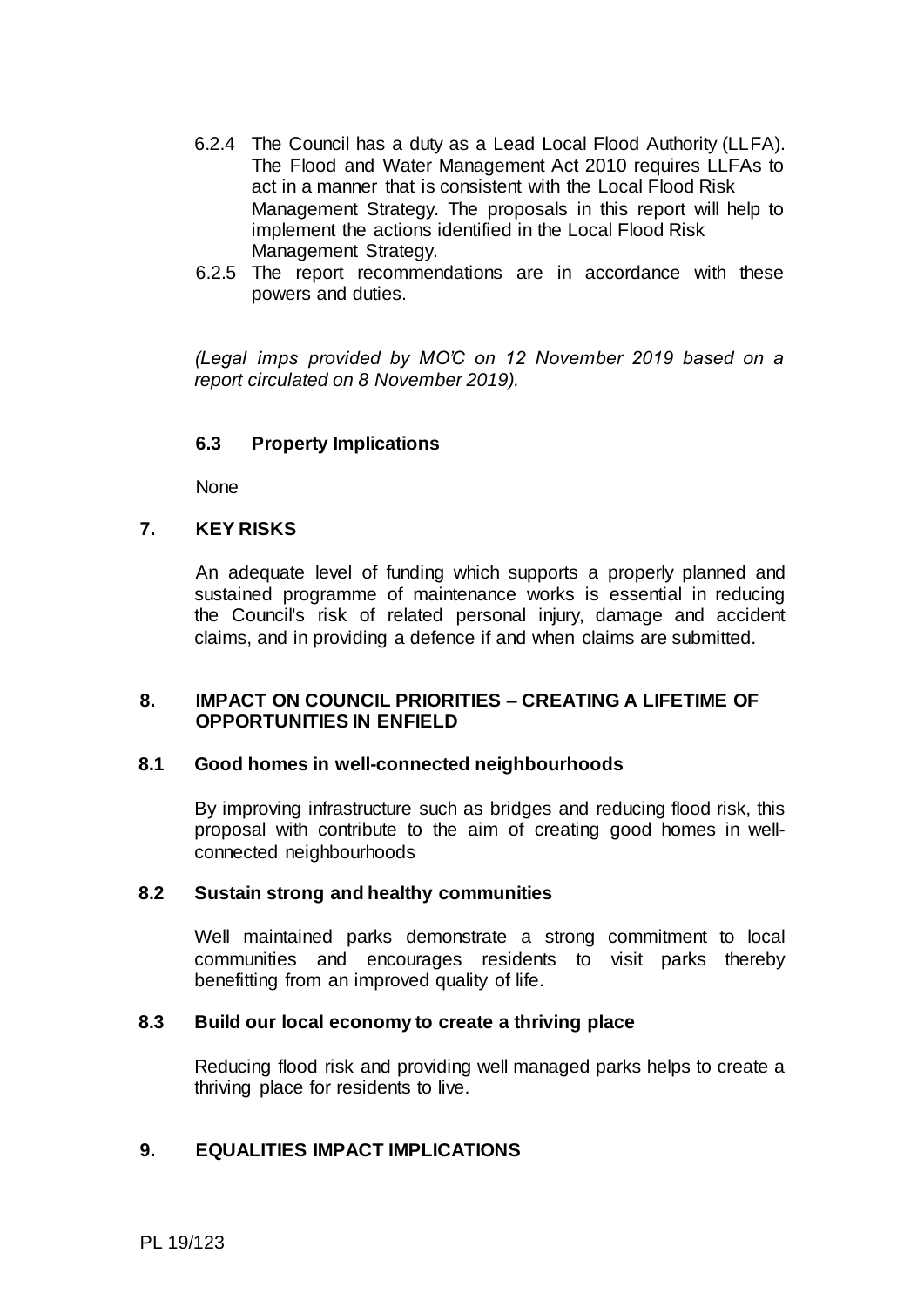- 9.1 Local authorities have a responsibility to meet the Public Sector Duty of the Equality Act 2010. The Act gives people the right not to be treated less favourably because of any of the protected characteristics. It is important to consider the needs of the diverse groups with protected characteristics when designing and delivering services or budgets so people can get fairer opportunities and equal access to services.
- 9.2 The Council's budget is not subject to a single Equality Impact Assessment, as it is far too complex for this approach. Instead, Equalities implications will be considered as part of the Portfolio Report approving individual programmes once this allocation has been approved.

# **10. PERFORMANCE AND DATA IMPLICATIONS**

The delivery of these works will be managed from inception to completion in accordance with the Council's processes for programme and project management. The contractor's delivery will be managed through appropriate contract monitoring and management arrangements.

# **11. HEALTH AND SAFETY IMPLICATIONS**

- 11.1 Enfield has a duty under s41 of the Highways Act to maintain a safe and usable highway for all users. Having a sustained programme of highway maintenance is an essential part of the overall maintenance strategy. Adequately funded maintenance regimes are crucial to ensure acceptable levels of safety for all asset groups, where neglect could lead to significant consequences. The consequences of potholes and paving trips are widely reported whereas the potential safety implications associated with the management of bridges, play equipment and other parks infrastructure can be particularly catastrophic.
- 11.2 A sustained level of funding will therefore support the ongoing management and maintenance of Enfield's highway network and associated assets and, as far as reasonably practical, ensure the safety of Enfield's residents.

## **12. PUBLIC HEALTH IMPLICATIONS**

- 12.1 Parks and open spaces are an essential public health asset. Parks must be maintained to a safe, accessible standard for all users to ensure that health benefits are realised.
- 12.2 Play areas are an essential health benefit for children and a vital learning tool for social and motor skills. This benefit increases in densely populated urban areas with fewer opportunities for outdoor play.